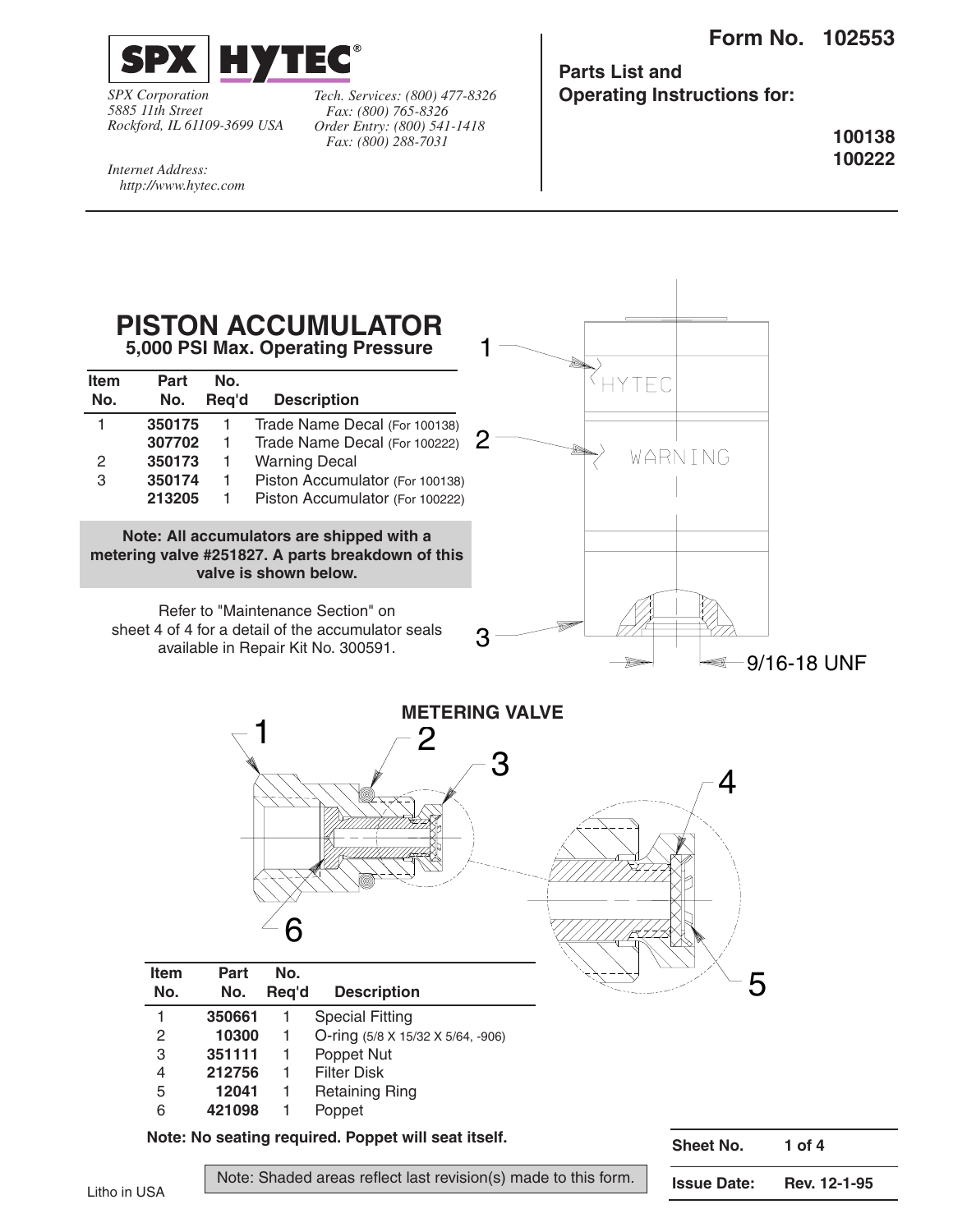# **GENERAL**

These piston accumulators accommodate minor changes in pressure due to temperature changes and/or leaks in the system. However, when charging a system including an accumulator, a pressure drop is usually experienced after pump pressure is turned off. This drop is due to initial heat build-up in the nitrogen gas and subsequent cool-down when the pump stops charging. Amount of drop will vary with each system and can be allowed for by adding the amount dropped to the initial pump pressure setting.

# **SAFETY PRECAUTIONS**

**WARNING: To help avoid personal injury,**

- **• Read and understand this operating instruction sheet BEFORE attempting to use an accumulator.**
- **• Support the accumulator properly so its weight does not bend or otherwise damage hydraulic lines.**
- **• Do not pre-charge accumulator with oxygen or compressed air. Use of oxygen in an accumulator can cause fire or an explosion and will also degrade the elastomer seals.**
- **• Do not weld to the accumulator shell or caps. The heat from welding reduces the tensile strength of the metal, can damage seals, and voids all warranties.**
- **• Always use the metering valve supplied with the accumulator. Failure to use this valve can result in component failure.**

## **INSTALLATION**

Install isolator and bleed valves at the fluid ports of the accumulator. This will allow the maintenance and repair of this accumulator without removing it from the system. Allow adequate space at the gas valve for charging and to check pressure. Do not support the accumulator's weight with the hydraulic connection. Always support the accumulator using band clamps or the mounting holes provided.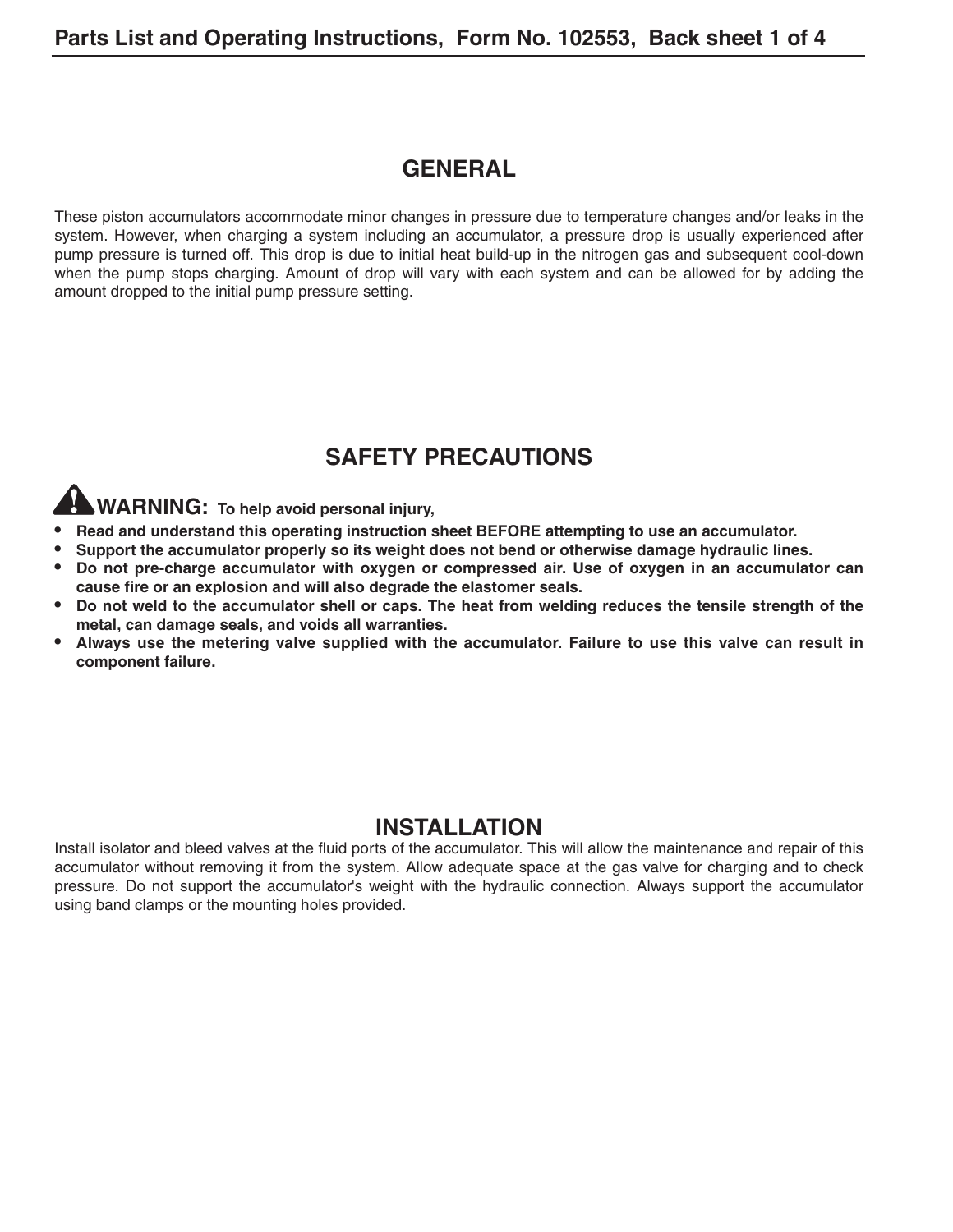# **DETERMINING THE PRE-CHARGED PRESSURE NEEDED**

These accumulators are shipped with a factory pre-charge pressure of 1500 PSI. To determine what pre-charge pressure you need for your application refer to the two pressure-volume curve charts shown in Figures 1 & 2.



**FIGURE 2**

| <b>Sheet No.</b>   | 2 of 4       |
|--------------------|--------------|
| <b>Issue Date:</b> | Rev. 12-1-95 |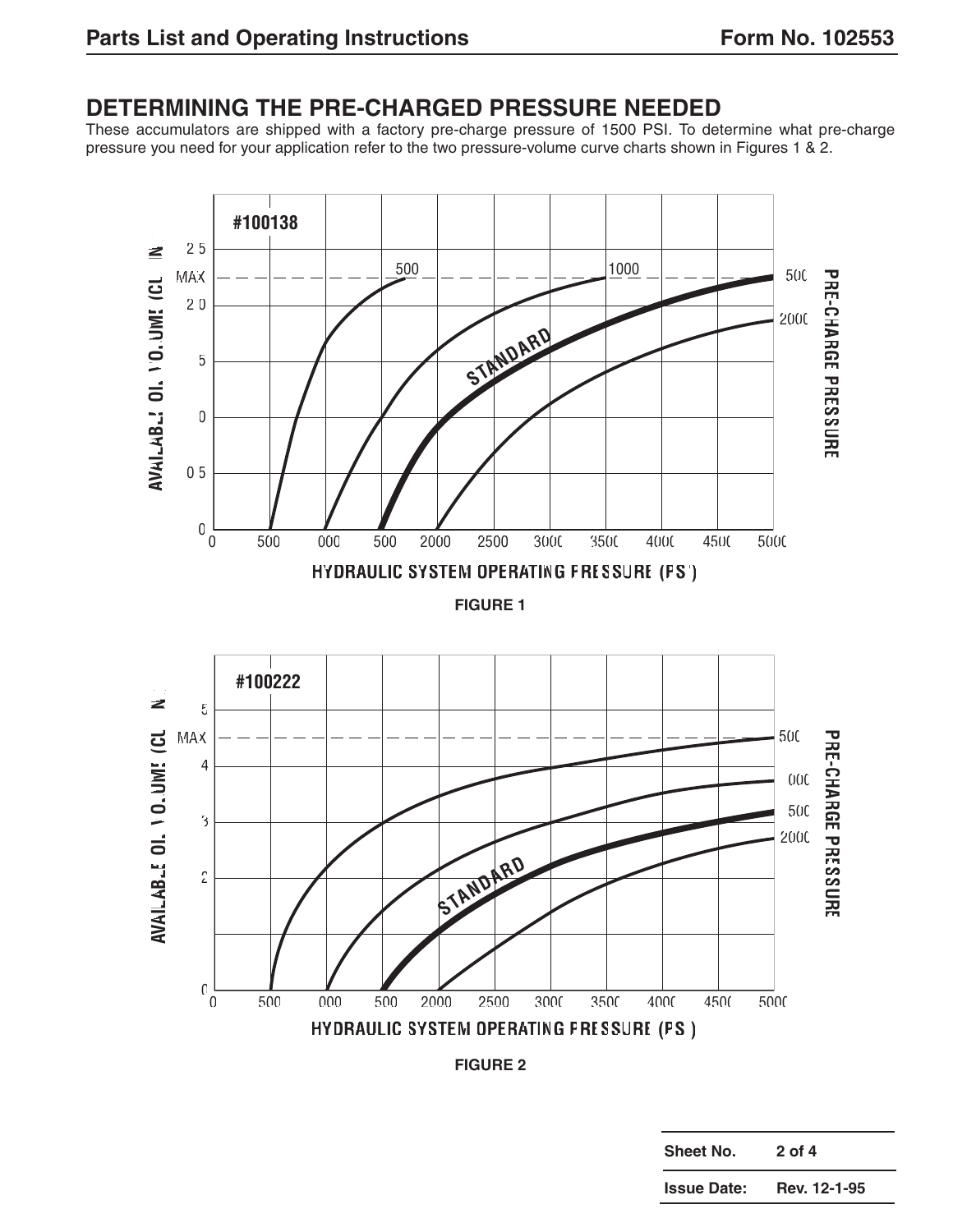#### **EXAMPLE:**

To help choose the best accumulator size and charge pressure level, the operating pressure range must be known.

Assume that a palletized machining fixture that will be isolated from the pressure source is to be pressurized to 3000 PSI. The minimum operating pressure of the fixture is 2500 PSI.

On the chart for accumulator #100222 below, find the 500 PSI charge pressure curve. Note that at 3000 PSI, the accumulator holds 4.0 cu. in. If the system bleeds down to the minimum allowable level, 2500 PSI, the accumulator would hold 3.8 cu. in.

This means that the accumulator, when pre-charged to 500 PSI, could supply .2 cubic inches (4.0 - 3.8) of hydraulic fluid to the system before the system pressure level fell beyond the minimum pressure level.

Using the same accumulator and increasing the charge pressure to 2000 PSI, the available fluid volume would be .6 cubic inches (1.4 - 0.8). This simple adjustment triples the amount of fluid that can escape from the system and still maintain the 2,500 PSI operating pressure of the fixture. It also decreases cycle times because less hydraulic fluid must be pumped into and drained from the accumulator during each cycle. See Figure 3.



#### **FIGURE 3**

#### **NOTE:**

**The volume of gas in this accumulator is very small. Checking the gas charge pressure by attaching a gauge and opening the gas valve is not recommended unless a source of pressurized nitrogen is available. Even the small amount of gas lost using this method may significantly alter accumulator performance.**

If desired, the charge pressure within the accumulator may be inspected without opening the gas valve by noting hydraulic performance.

For best results, isolate the accumulator from the rest of the hydraulic system.

Construct a test apparatus that can pressurize the accumulator and then release the pressure very slowly. A hand pump with a pressure gauge works well.

Hydraulically pressurize the accumulator to well above the suspected charge pressure. (Do not exceed the maximum pressure rating of the accumulator.)

Slowly release the pressure. The pressure should fall just fast enough so you can see the gauge needle move.

The pressure will continue to drop as the oil is forced out of the accumulator. When the hydraulic pressure falls to the charge pressure level. the accumulator will be empty and the gauge pressure will suddenly begin to fall much faster. The pressure indicated by the gauge when the speed change first occurs is the charge pressure.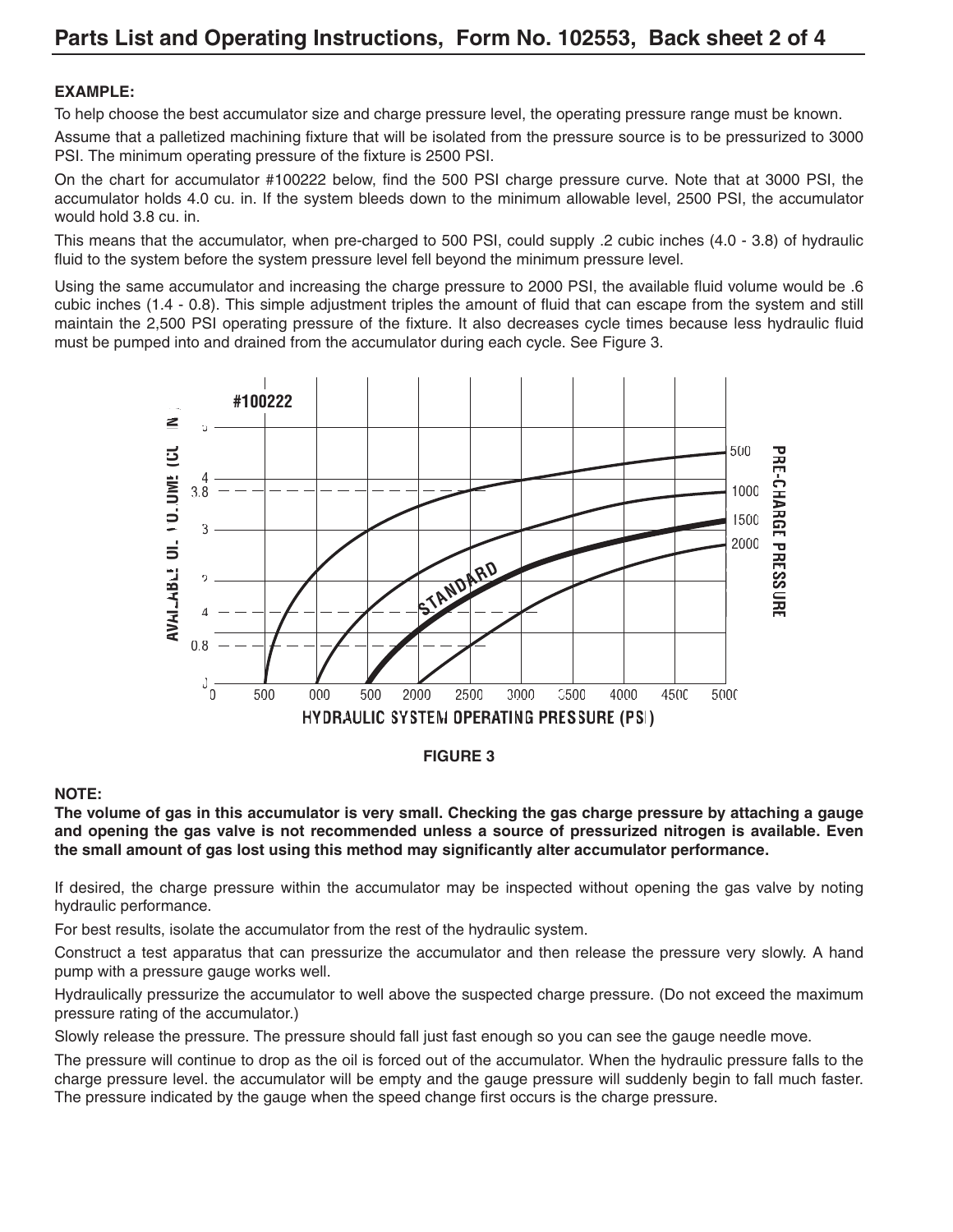# **SETTING THE PRE-CHARGED PRESSURE**

Construct an accumulator charging system (as shown in Figure 4) by using Hytec's #500149 Accumulator Charging Tool and an appropriate regulator, gauge, shut-off valve, hose and bleed valve.

**WARNING: To help prevent personal injury,**

- **• All components in this charging system must have working pressure ratings that exceed the maximum pressure of the nitrogen source.**
- **• Do not attempt to use this procedure to inspect or modify the charge pressure of an accumulator which is hydraulically pressurized. During usage, the charge pressure can increase to as high as the maximum pressure of the hydraulic system and should not exceed the pressure rating of any of the supplied components in the system.**



**Figure 4**

| Sheet No.          | $3$ of $4$   |
|--------------------|--------------|
| <b>Issue Date:</b> | Rev. 12-1-95 |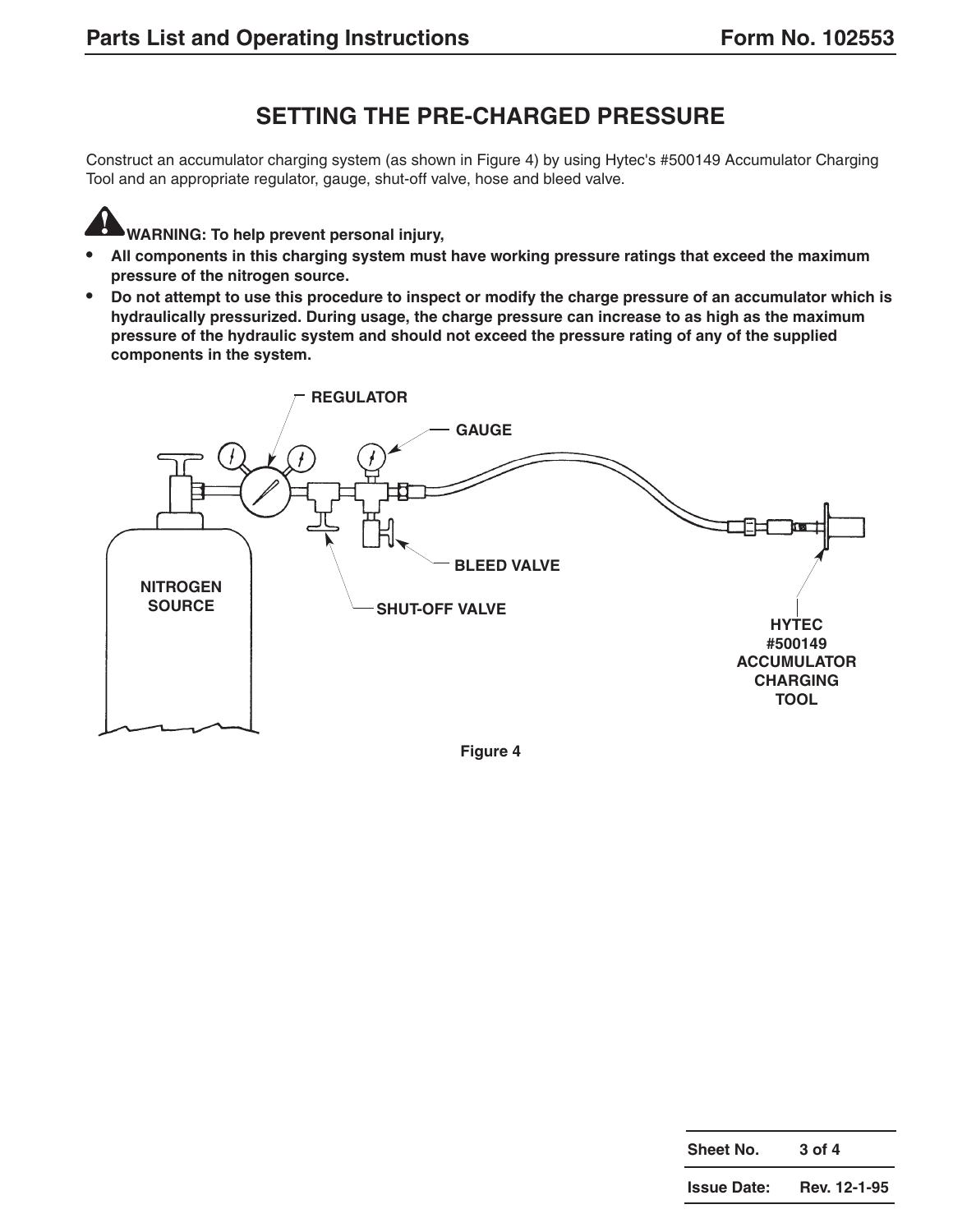### **To Inspect The Accumulator Charge Pressure:**

- 1. Release all hydraulic pressure from the inlet of the accumulator.
- 2. Remove guards or covers to provide access to the accumulator's charging valve.
- 3. Remove the cap from the accumulator's valve stem.
- 4. Thread the center shaft of accumulator charging tool over the valve stem on the accumulator valve. There is an o-ring seal at the bottom of the bore in the center shaft. **IMPORTANT: Do not overtighten.**
- 5. Close the bleed valve and the shut-off valve.
- 6. Use the T-handle on the #500149 accumulator charging tool to open the accumulator's valve by loosening it's upper swivel hex. **Note: Careful to loosen the accumulator valve's upper swivel hex only.** The pressure gauge will now read the current charge pressure.
- 7. If no change is required, close the accumulator's valve with the T-handle.
- 8. Open the bleed valve to allow the pressure in the charging system to exhaust.
- 9. Remove the accumulator charging tool from the accumulator.
- 10. Replace the valve stem cover.
- 11. Replace all guards or covers removed earlier.

### **To Decrease The Accumulator Charge Pressure:**

Complete steps 1-6 above.

- 7. To decrease the charge pressure, slowly open the bleed valve until the pressure has decreased to the desired level.
- 8. Close the bleed valve.
- 9. Close the accumulator's valve with the T-handle.
- 10. Open the bleed valve to allow the pressure in the charging system to exhaust.
- 11. Remove the accumulator charging tool from the accumulator.
- 12. Replace the valve stem cover.
- 13. Replace all guards or covers removed earlier.

**Note: If an accumulator's charge pressure has increased from its original setting (at equal temperatures), it is an indication that hydraulic oil may have built up in the gas side of the accumulator. This oil should be drained and the accumulator repaired before it is returned to service. Even if there is no visible wear or damage to the accumulator piston seals, this condition can be caused by the rapid release of the hydraulic pressure in the accumulator, allowing the seals to "hydroplane". This can be solved by slowing the release of the hydraulic pressure in the accumulator. Hytec has valves designed specifically for this purpose. Contact the factory for more information.**

### **To Increase The Accumulator Charge Pressure:**

Complete steps 1-6 above.

- 7. Open the main valve on the top of the nitrogen bottle.
- 8. Adjust the regulator to the desired pressure.
- 9. Open the shut-off valve to allow nitrogen flow into the accumulator.
- 10. Once the pressures at the regulator and the charging system have equalized, close the accumulator's valve with the T-handle.
- 11. Close the main valve on the top of the nitrogen bottle.
- 12. Open the bleed valve to allow the pressure (in the charging system) to exhaust.
- 13. Remove the accumulator charging tool from the accumulator.
- 14. Replace the valve stem cover.
- 15. Replace all guards or covers removed earlier.